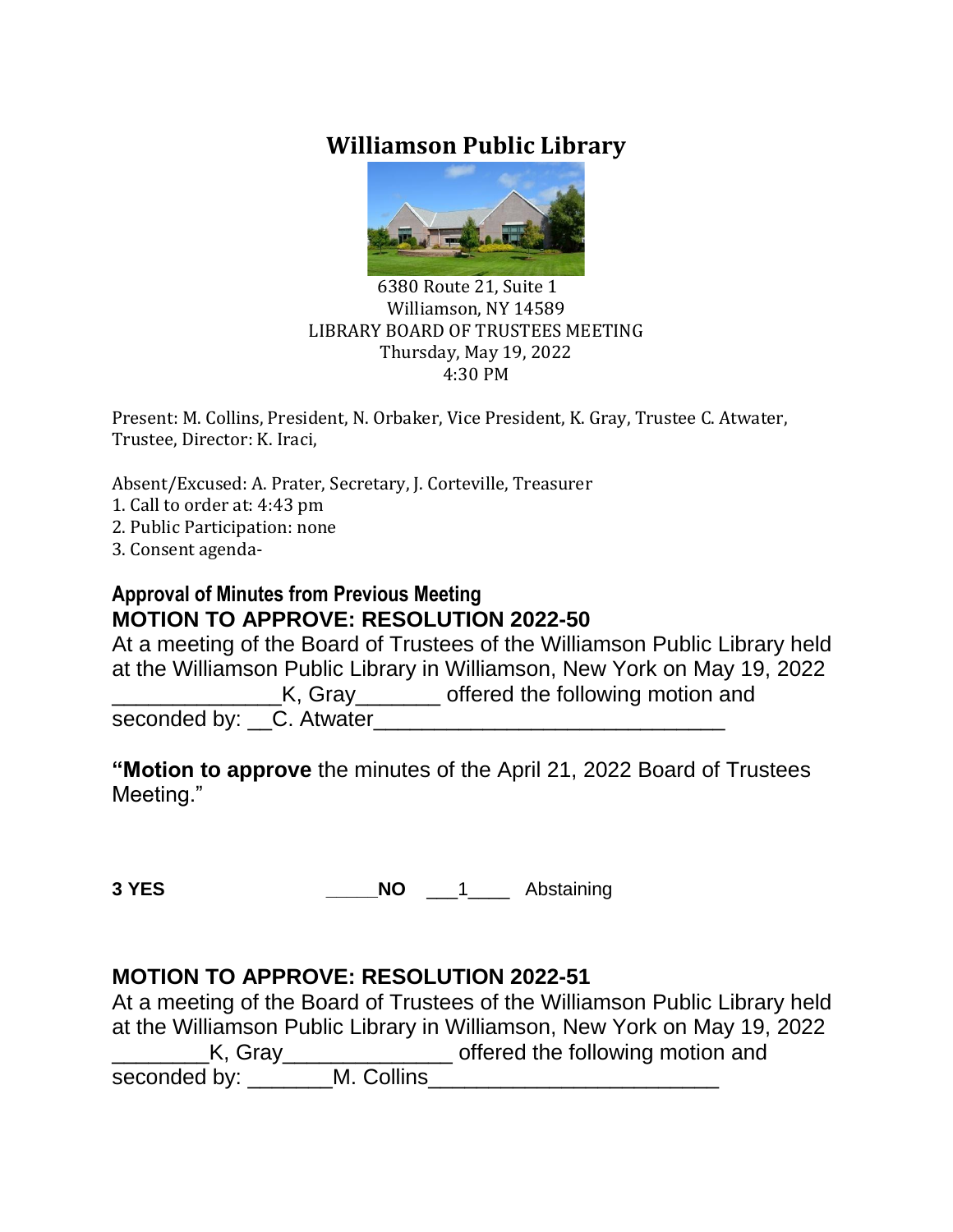#### **"Motion to approve**:

**Audit and Approval of bills, bill payment, payrolls, compensated time off and payroll change and benefits:**

Motion to certify the Board auditing and approval of

- 1) Payment of Bills and Check Signing for 2022 Abstract (5) Prior to Payment Totaling: \$16299.22
- 2) Electronic and Pre-Payment of Payroll, Payroll Processing fees, Employee Benefits and compensated time off for Payrolls 9 and 10 for 2022

Totaling: \$22,933.96

5) Transfer of \$25,000 from Chase Operating to the Chase Payroll account for payroll and benefit expenditures for Payrolls #11 and Payroll #12. Transfer of \$20,000 from the Operating Account to the voucher account to cover the warrant of bills on Abstract 5 (2022). Transfer of \$50,000 from the CNB Operating Account to the Chase Operating Account.

- a) Chase Bank and Canandaigua National Bank Statements for April 2022
- b) Payroll Change for Payrolls 9 and 10 (2022).
- c) Journal Change Entry report for April 21-May 19,2022.
- d) April Collateralization Statement for Canandaigua National Bank and Trust "

| <b>YES</b><br>4 |  | Abstaining |
|-----------------|--|------------|
|-----------------|--|------------|

# **MOTION TO APPROVE: RESOLUTION 2022-52**

At a meeting of the Board of Trustees of the Williamson Public Library held at the Williamson Public Library in Williamson, New York on May 19, 2022 K. Gray **EXALL CONSUMERS** CHARGE STATES **K** Gray seconded by: M. Collins

**"Motion to approve** the transfer of \$5,866.00 from the 340 CNB Unrestricted General Reserve Fund to the Library's 315 CNB Library Operating account for the Williamson Public Library's Utility Line budget to cover unanticipated RGE utility charges and payment of bill."

4

**YES 0 NO** Abstaining

**c. Treasurer's Report**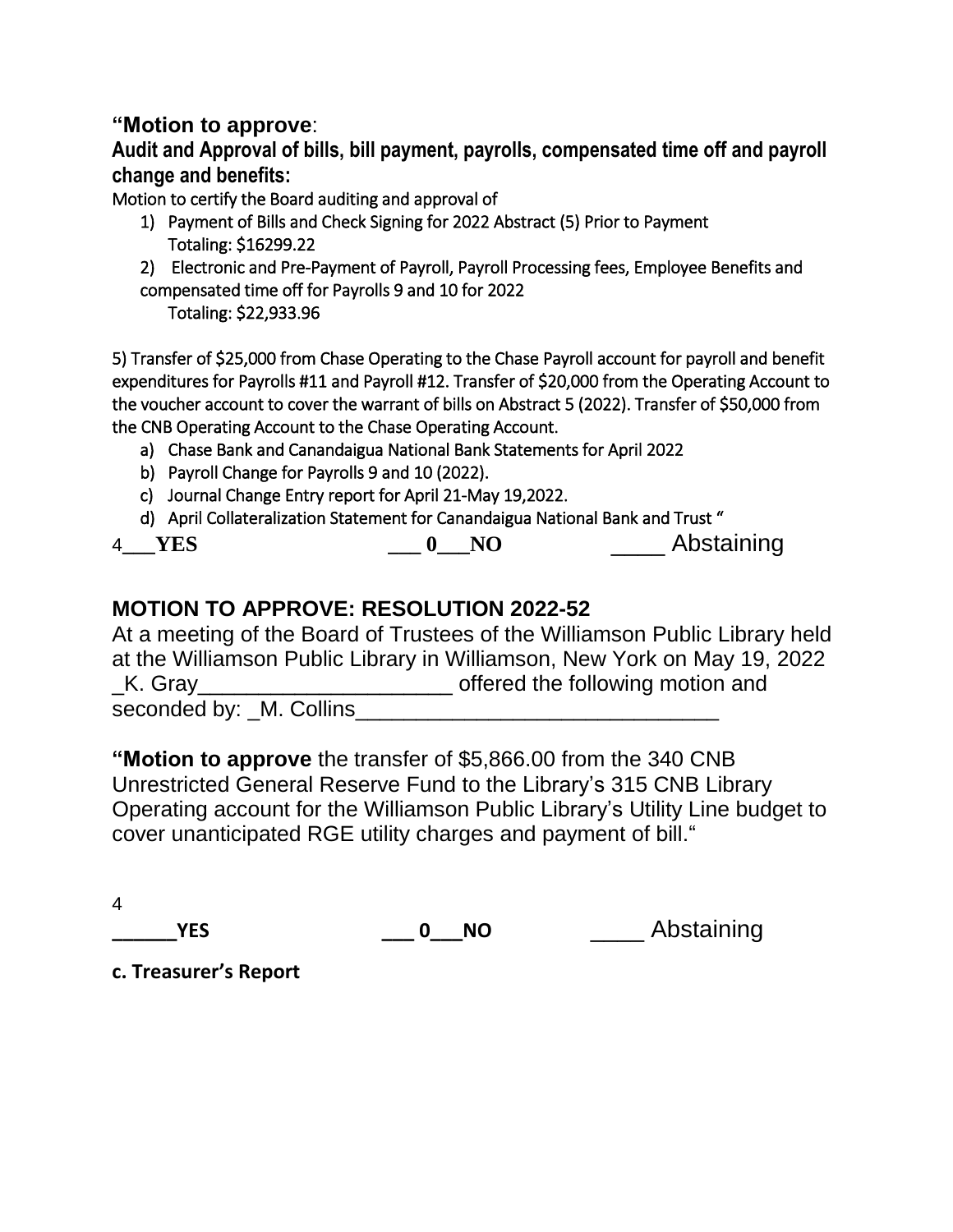### **MOTION TO APPROVE: RESOLUTION 2021-53**

At a meeting of the Board of Trustees of the Williamson Public Library held at the Williamson Public Library in Williamson, New York on May 19, 2022 offered the following motion and seconded by:

#### \_\_\_\_\_\_\_\_\_\_\_\_\_\_\_\_\_\_\_\_\_\_\_\_\_\_\_\_\_\_\_ **TABLED-Treasurer is on vacation and will provide a combined report for the June meeting.**

**"Motion to approve** the May 2022 Treasurer's Report**"**

**\_\_\_YES \_\_\_\_NO** \_\_\_\_\_\_\_ Abstaining

d. Director's Report

### **MOTION TO APPROVE: RESOLUTION 2022-54**

At a meeting of the Board of Trustees of the Williamson Public Library held at the Williamson Public Library in Williamson, New York on May 19, 2022 \_\_\_\_C. Atwater\_\_\_\_\_\_\_\_\_\_\_\_\_\_\_\_\_\_ offered the following motion and seconded by: K.Gray

**"Motion to approve** the May Director's Report."

| 4 YES | 0 | Abstaining |
|-------|---|------------|
|-------|---|------------|

#### **4. Old Business**

**A. PLS HR WORKS EMPLOYEE HANDBOOK**

**Recommendations by HR WORKS for Employee Handbook Changes tabled until full board is present to review and discuss at June Meeting.**

**TABLED MOTION TO APPROVE: RESOLUTION 2022-55 TABLED MOTION TO APPROVE: RESOLUTION 2022-56 TABLED MOTION TO APPROVE: RESOLUTION 2022-57 TABLED MOTION TO APPROVE: RESOLUTION 2022-58 TABLED MOTION TO APPROVE: RESOLUTION 2022-59 TABLED MOTION TO APPROVE: RESOLUTION 2022-60 TABLED MOTION TO APPROVE: RESOLUTION 2022-61 TABLED MOTION TO APPROVE: RESOLUTION 2022-62**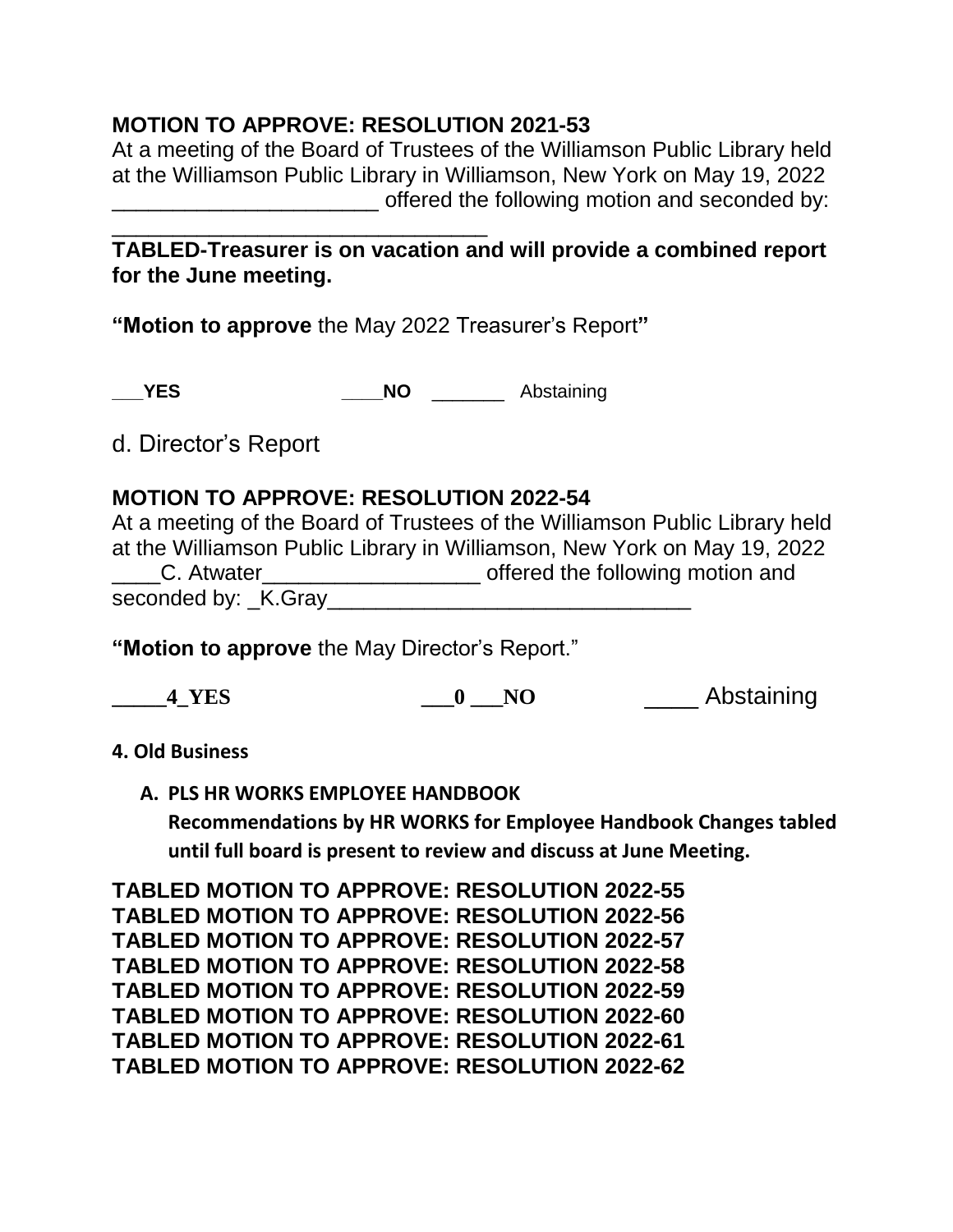#### **b. LIBRARY LANDSCAPING MOTION TO APPROVE: RESOLUTION 2022-63**

| At a meeting of the Board of Trustees of the Williamson Public Library held |                                  |  |  |
|-----------------------------------------------------------------------------|----------------------------------|--|--|
| at the Williamson Public Library in Williamson, New York on May 19, 2022    |                                  |  |  |
| N. Orbaker                                                                  | offered the following motion and |  |  |
| seconded by: K. Gray                                                        |                                  |  |  |

**"Motion to approve the attached quote from Empire Tree, LLC to remove the willow tree and its stump that is encroaching on the roof and building."**

4

**\_\_\_\_\_\_YES \_\_\_ 0\_\_\_NO** \_\_\_\_ Abstaining

## c. June 2022-May 2027 Board Term **MOTION TO APPROVE: RESOLUTION 2022-64**

At a meeting of the Board of Trustees of the Williamson Public Library held at the Williamson Public Library in Williamson, New York on May 19, 2022 LK. Gray\_\_\_\_\_\_\_\_\_\_\_\_\_\_\_\_\_\_\_ offered the following motion and

seconded by: C. Atwater

**"Motion to approve the nomination of**

**Michael Collins Williamson, NY 14589**

**for a five-year term covering June 1, 2022 to May 31, 2027 on the Williamson Public Library Board of Trustees**."

**\_\_3\_\_\_\_YES \_\_\_ \_\_\_NO** \_\_1\_\_ Abstaining

**d. Friends Booksale**

**5. New Business**

A. RGE Bill

b. Acceptance of Resignation of PT Library Clerk

## **MOTION TO APPROVE: RESOLUTION 2022-65**

At a meeting of the Board of Trustees of the Williamson Public Library held at the Williamson Public Library in Williamson, New York on May 19, 2022 \_\_\_\_\_\_N. Orbaker\_\_\_\_\_\_\_\_\_\_\_\_\_\_\_\_ offered the following motion and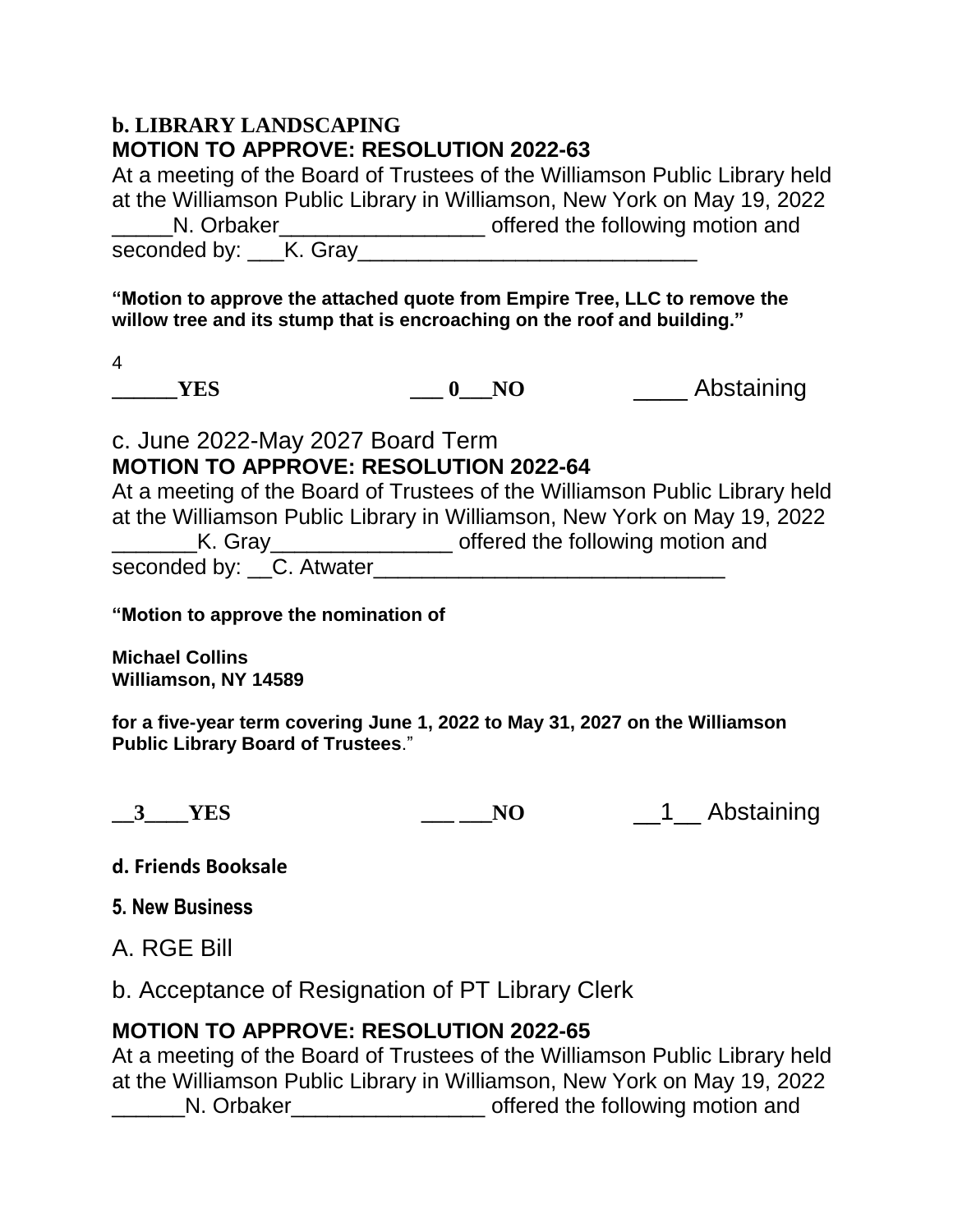seconded by: \_\_\_\_K. Gray

**"Motion to approve the acceptance of the attached letter of resignation of parttime library clerk Sonja Niles. The last day worked by the employee was May 13, 2022 with resignation effective May 16, 2022."** 

**\_\_\_4\_\_\_YES \_\_\_ 0\_\_\_NO** \_\_\_\_ Abstaining

c. Security System

D. Officers and Directors Coverage

## **MOTION TO APPROVE: RESOLUTION 2022-66**

At a meeting of the Board of Trustees of the Williamson Public Library held at the Williamson Public Library in Williamson, New York on May 19, 2022 C. Atwater\_\_\_\_\_\_\_\_\_\_\_\_\_\_\_\_\_\_\_\_\_\_\_\_\_\_\_\_\_\_\_\_\_\_ offered the following motion and seconded by: N. Orbaker

**"Motion to approve Mead and Maloy as the broker for the Williamson Public Library's Officers and Directors coverage and bundling the coverage with the Library's Utica policy for cost savings."**

**\_\_\_\_4\_\_YES \_\_\_ 0\_\_\_NO** \_\_\_\_ Abstaining

# E. PEST CONTROL

## **MOTION TO APPROVE: RESOLUTION 2022-67**

At a meeting of the Board of Trustees of the Williamson Public Library held at the Williamson Public Library in Williamson, New York on May 19, 2022 \_\_\_C. Atwater\_\_\_\_\_\_\_\_\_\_\_\_\_\_\_\_\_\_\_ offered the following motion and seconded by: N. Orbaker\_\_\_\_\_\_\_\_\_\_\_\_\_\_\_\_\_\_\_\_\_\_\_\_\_\_\_\_\_\_\_

**"Motion to approve the attached quote from Ehrlich Pest Management for six months of service** to address pest control (mice and ants) at the Library."

**\_\_\_4 YES \_\_\_0 \_\_\_NO** \_\_\_\_ Abstaining

F. Frey Landscaping Invoice

**MOTION TO APPROVE: RESOLUTION 2022-68**